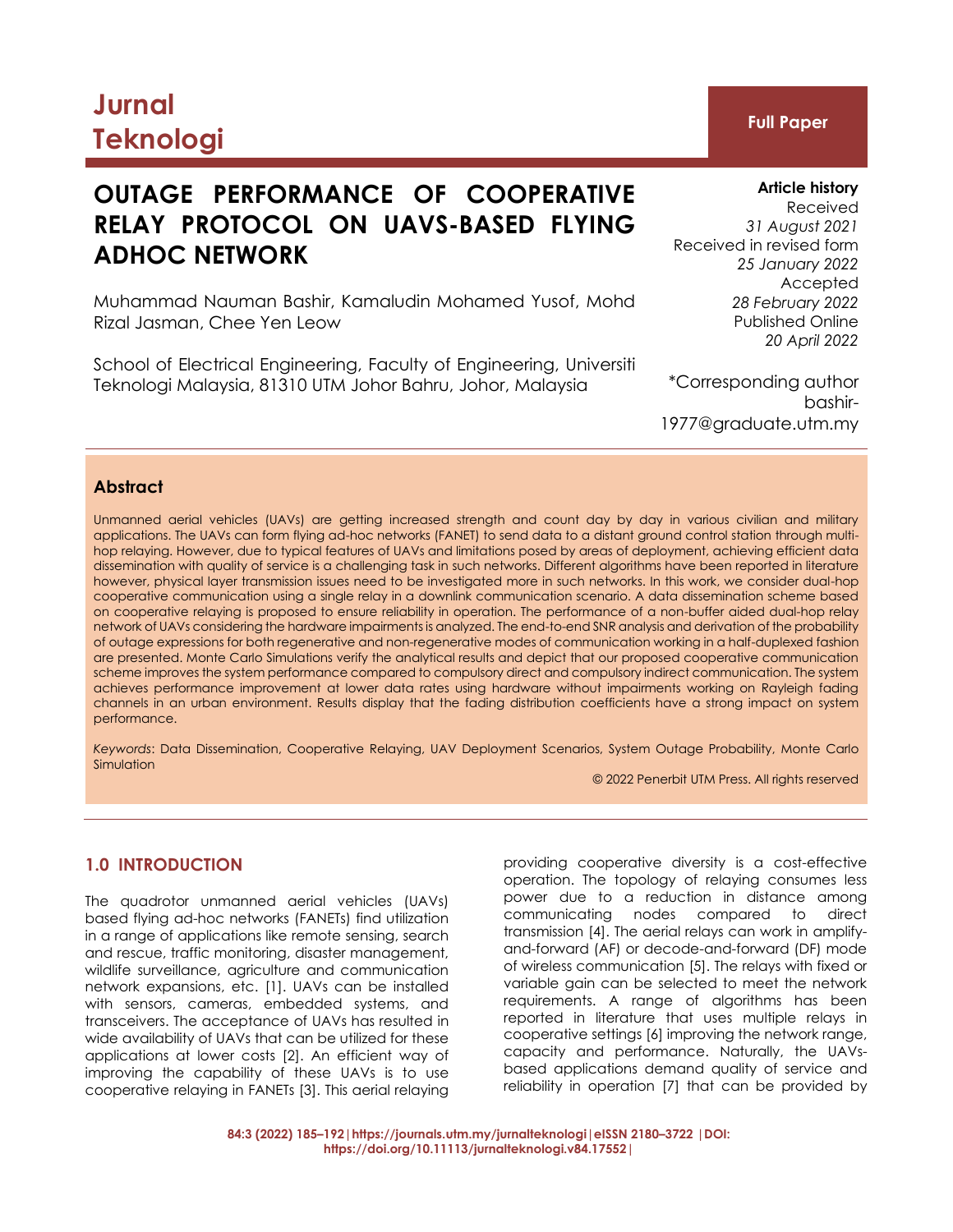working across the layers [8]. The reliability of FANET needs to be improved by reducing the link outage [9].

The wireless ad-hoc networks suffer signal loss and interferences due to typical features of UAVs and limitations imposed by areas of deployment [10]. The buildings, trees and other obstacles make these networks intermittent and unreliable. The UAVs, if deployed in urban propagation environments to monitor the target areas, face fading and noise on their channels. The UAV channels suffer power fluctuations due to multipath propagation, Doppler spread, and air turbulences, which become even more severe at higher mobility of UAVs. The distortion noise of the low-cost UAVs affects the system performance as well. The issues with hardware equipment like impairments of the low-cost UAVs, and distance between communication nodes are additional causes of system unreliability [11]. Usually, these hardware impairments are due to nonlinear operation of the high power amplifiers, single input single output antenna systems, presence of phase noises and imbalances among the UAVs that lead to increased bit error rate, noise figure and mirror subcarriers. In low-cost hardware of UAVs, these impairments become even more prominent at higher data rates and should be considered in system design and evaluation.

The majority of the literature assumes ideal hardware and neglects some impairments due to which simulation results and practical experimental results of system performance show differences in parametric values [12]. Practically various hardware and software algorithms can be used to compensate for these impairments but residual impairments cannot be eliminated and contribute to the system outage. In addition, these solutions increase cost of the equipment. Researchers are finding ways to overcome these issues, improving the reliability of such networks and providing the capability to complete the tasks under various threats.

The UAVs-based network issues are reviewed by [3] studying gateway selection, hierarchy formation, and stability control deriving the closed-form expressions for asymptotic sum rate. Single-hop wireless communication is compared with dual-hop communication over FANET in [4] where authors envision for new solutions to overcome the typical limitations of the UAVs. The work presented in [13] studies hardware impairment aware data collection and energy usage minimizing algorithm using multi input multi output full-duplexed UAVs. The UAVs-based non-orthogonal multiple access multi relay network in AF mode is analyzed and the residual hardware impairments are considered while analyzing the system in [14]. The authors in [15] worked on three nodes based aerial network designing UAVs trajectory, and power allocation to enhance the system energy efficiency and considering the UAV's typical issues. They showed that if multiple relays are available between source and destination, they could support in signal cooperation. In addition,

selection of one best among multiple available relays can reduce the required network resources.

The authors in [16] studied the probability of outage of a multi-hop communication system in Nakagami-m fading environment in presence of cochannel interferences with a relay working in a cooperative relaying fashion in AF and DF relaying protocols. They derived probability of outage expression for the N-hops in both cases and compared their performances in presence of independent and non-identical Nakagami-m fading interferers at the nodes. In this work, looking at the link quality on the direct path compared to that of the indirect path, the destination node selects the packet on the direct path or combines the packets from direct and indirect paths using the Maximal Ratio Combining (MRC) methods. The transmit and receive diversities were studied by authors in [17] using the maximum ratio transmission and MRC at the receiver. The authors in [18] studied performance of the dualhop transmission system using a relay with fixed gain. The study carried out in [11] analyzes the impact of hardware impairments on imperfect channels of buffer-aided UAVs-based cooperative relaying networks.

Most of the reported work is focused on data dissemination algorithms in general packet radio network formations, however the physical layer outage performance in cooperative communication scenarios on UAVs-based cooperative networks needs to be investigated more. An in-depth analysis is required to find the impact of various network parameters, settings and scenarios on system performance. In this work, a cooperative communication algorithm on UAVs-based FANET is introduced that uses both direct and indirect paths while communicating with the ground control station (GCS). This work considers additive white Gaussian noise (AWGN) as a noise model while studying the performance of single input single output type UAVs in half-duplexed fashion and considering the hardware impairments. In this work, we focus on end-to-end system outage performance. The second section presents system model; the third section formulates the problem and derives expression for probability of outage for the system with Nakagami-m and Rayleigh fading links considering various scenarios; the fourth section provides the numerical result discussions, and the fifth section concludes the discussion.

#### **2.0 SYSTEM MODEL**

Consider a group of cooperative UAVs working with a GCS to observe a target area and passing the captured observation to the GCS directly or indirectly through an aerial relay being in close proximity as demonstrated in Figure 1. The relaying UAV forwards the gathered observation to the GCS in a non-buffer aided fashion. In downlink communication, we assume that the direct path can be obstructed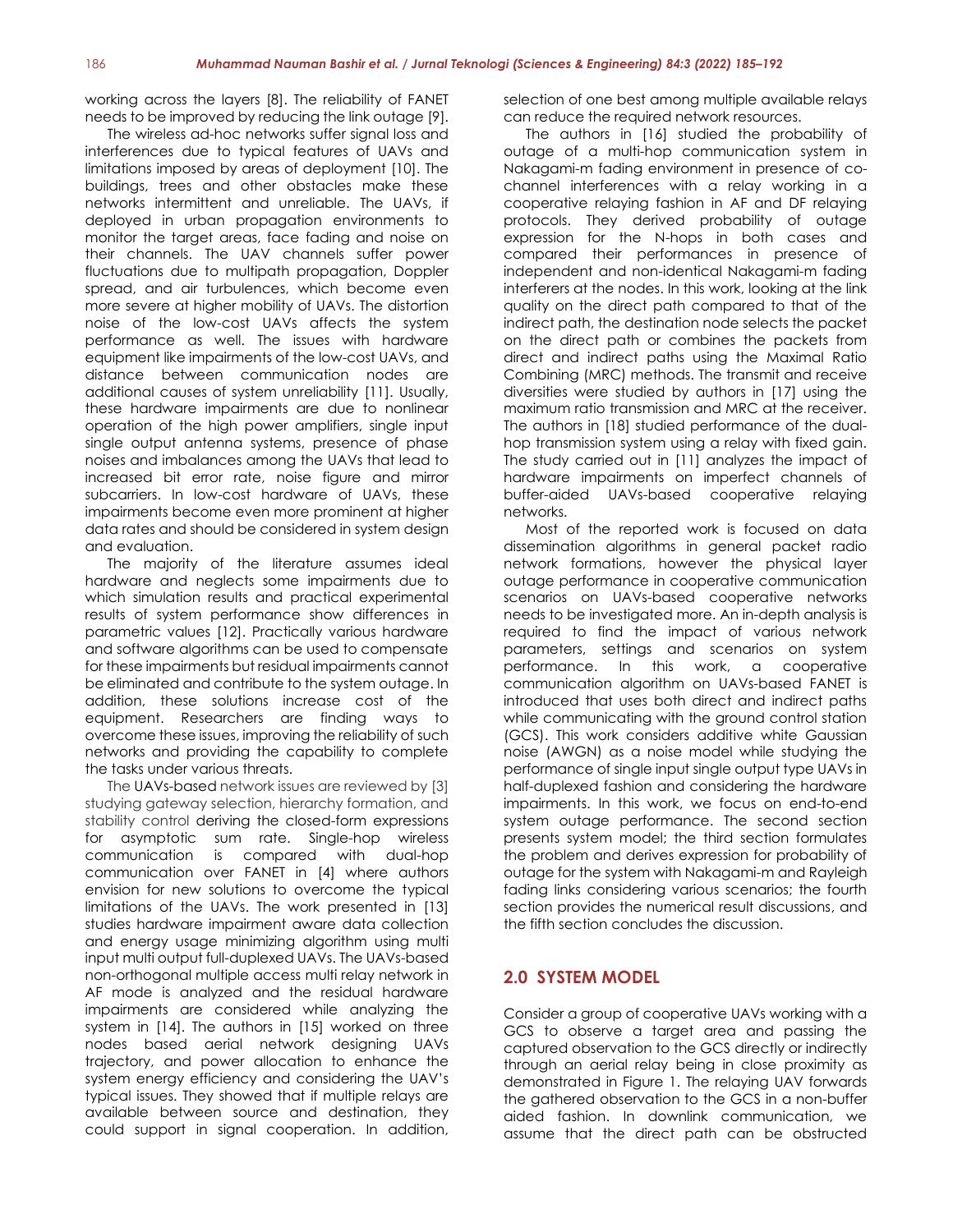between observing UAV and the GCS due to shadowing of the building environment of the urban area of deployment. Let  $d_2$  is the geometric distance of relay UAV from GCS and ddirect is the distance of source UAV from the GCS such that  $d_2$  < direct while  $d_1$ is the inter UAV distance. The UAVs are assumed to be deployed at same lower heights in urban propagation environments for observation purposes.



**Figure 1** UAVs-based FANET with Single Relay

#### **3.0 PROBLEM FORMULATION AND OUTAGE PROBABILITY ANALYSIS**

Assume communication among nodes is on orthogonal channels where two independent signals reach the destination in the same time slot from source by using different frequencies or using two frequencies in two time slots. The path loss model for the UAV to UAV as air to air is given as Equation (1).

$$
PL_1(d) = E_1 10 \log_{10} d_1 + l_1 \tag{1}
$$

in dBs and can be expressed as  $pl_1(d) = 10^{0.1PL_1(d)}$  in absolute values. The parameter  $E_1$  is the path loss exponent from UAV to UAV on air-to-air link and its value is approximately 2 for free space, and ranges from 2 to 6 in urban areas  $[19]$ ,  $d_1$  is the distance between two UAVs while  $l_1$  is the path loss at reference distance of 1 meter and is given by the expression  $J_1 =$ 10  $log_{10} (\frac{4 \pi f}{c})$  $\frac{n}{c}$ ) which is function of carrier frequency. The air to ground path loss model for UAV to GCS is given as Equation (2).

$$
PL_2(d) = \mathcal{E}_2 10 \log_{10} d_2 + \mathbf{j}_2 \tag{2}
$$

in dBs and can be expressed as  $pl_2(d) = 10^{0.1PL_2(d)}$  in absolute values. For direct possible air to ground link between source UAV and destination GCS, these expressions are as Equation (3).

$$
PL_{direct}(d) = \mathcal{E}_3 10 \log_{10} d_{direct} + \mathcal{E}_3 \tag{3}
$$

and  $pl_{direct}(d) = 10^{0.1PL_{direct}(d)}$ . The signal can reach destination directly or relay can contributed to the signal transmission as per cooperative relaying strategy. Assuming one relay contributes in signal transmission, the received signal can be expressed in general form as Equation (4).

$$
y = h \sqrt{P_s} x_s + n \tag{4}
$$

The parameters:  $h$ ,  $x_s$ , and n are assumed independent of each other.  $\sqrt{\mathit{P}_{\!s}}x_{\scriptscriptstyle S}$  is the transmitted source information, h is channel gain and  $n \sim \mathbb{CN}(0,\sigma^2)$ is AWGN on channels of this multi-carrier system. Here  $x<sub>s</sub>$  is the source transmitted data stream and  $P<sub>s</sub>$  is maximum transmit power by the source. Here h, the channel magnitude that may follow Nakagmai-m with parameter m and average fading power  $\Omega$  or Rayleigh fading distribution depending on deployment scenarios. The transmitter and receiver hardware impairments can cause distortion noise and disturb the received and transmitted signals and can introduce distortion in the received signal. The model introduced by [20], [21]describe these hardware impairments as expressed in Equation 5.

$$
y = h\left(\sqrt{P_s}x_s + \eta_s\right) + \eta_D + n\tag{5}
$$

Here distortion noise  $\eta$ , is the function of the hardware impairments of both source and destination nodes that are defined as  $\eta_S{\sim}\mathbb{CN}(0,{I_S}^2 P)$  in source hardware as impairment distortion factor and  $\eta_D \sim \mathbb{CN}(0, I_D^{-2} P |h|^2)$  in destination as hardware distortion factor [11]. Using the average signal power  $P = \mathbb{E}\{|x_s|^2\}$ , the instantaneous channel gain  $|h|^2$  as seen at the receiver, and the impairments levels  $I_s$  and  $I<sub>D</sub>$  in the source and destination, the aggregate distortion on the link can be expressed as Equation 6.

$$
\mathbb{E}_{\eta_S, \eta_D}\{|h\eta_S + \eta_D|^2\} = P|h|^2(I_S^2 + I_D^2) \tag{6}
$$

Here  ${\mathbb E}{\{\cdot\}}$  is the expectation operator. In equation 6,  $I_S, I_D \geq 0$  can be elaborated using error vector magnitudes that can be approximated at an aggregate level as  $I = \sqrt{I_s^2 + I_p^2}$ . Now without expressing the exact contribution of the source and destination and considering aggregate distortions  $I$ , the received signal can be approximated as Equation (7).

$$
y = h\left(\sqrt{P_s}x_s + \eta\right) + n\tag{7}
$$

here  $\eta \sim \zeta \tilde{N}(0, I^2 P)$  considers aggregate values. Selecting  $I_s = 0$  and  $I_p = 0$  in equation 4, refers to the hardware conditions without impairments. impairments. Considering indirect dual-hop communication link between source UAV and destination GCS through intermediate relaying UAV, the received signal of equation 7 can be generalized to Equation (8).

$$
y_i = h_i \left( \sqrt{P_i} x_i + \eta_i \right) + n_i \tag{8}
$$

where i represents the hop number of the relayed path. Both signals are assumed to have average signal powers of  $P_i = \mathbb{E}_{s_i}\{|x_{si}|^2\}$  while signal to noise ratios (SNRs) of both hops of the indirect path can be expressed  $\lambda_i = \frac{P_i E_{\rho_i} {\rho_i} }{N_i n! \cdot (r)}$  $\frac{\partial P_{\mu\nu}(\mathcal{P}_D)}{\partial \mathcal{N}_i p l_i(r)}$  which are position dependent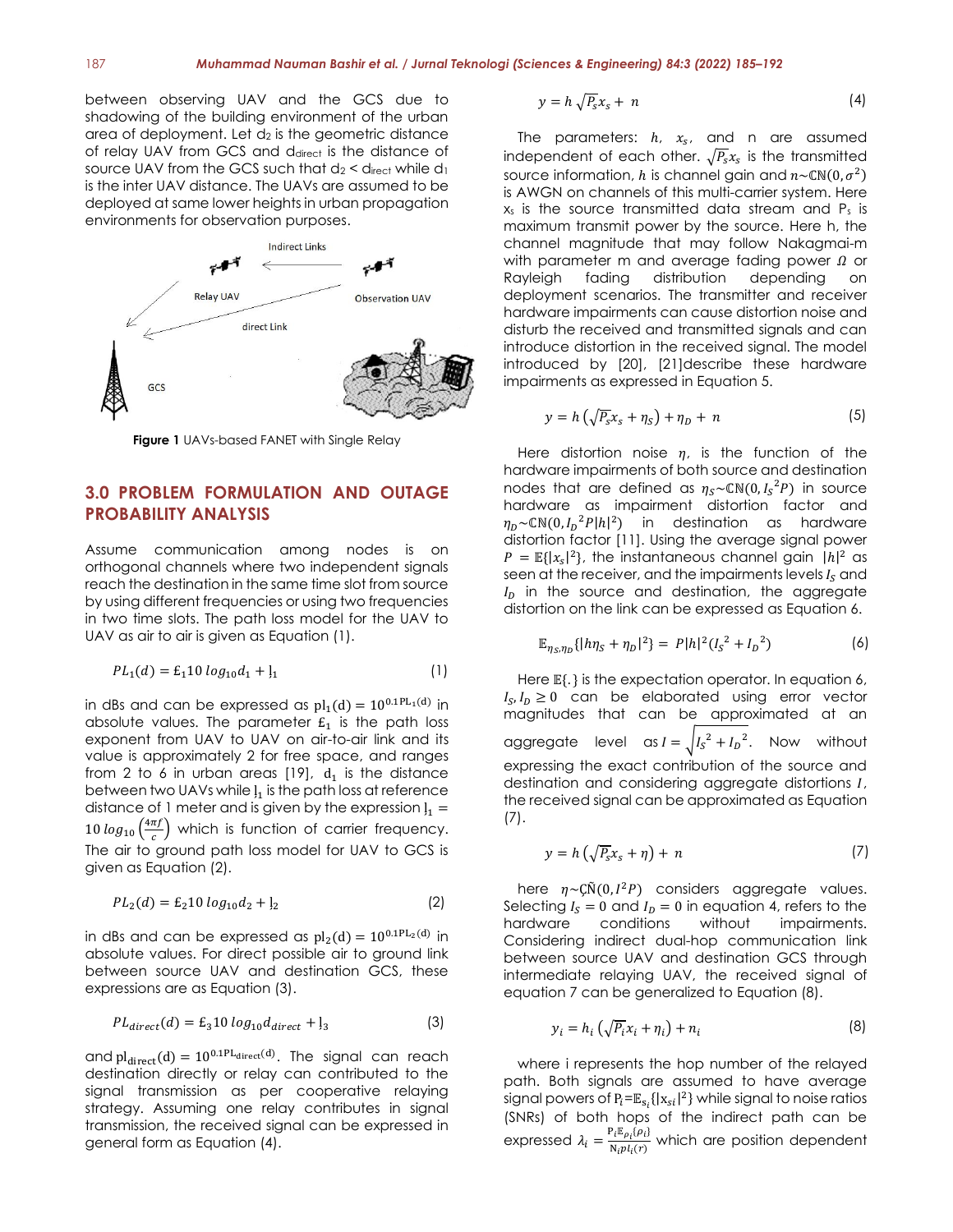and consider both fading and path losses. To conserve the system energy, we assume that the UAVs hover at predetermined locations, ignoring the UAVs acceleration and decelerations, we can use average SNR values of fading channels in analysis defined as  $\lambda_i = \frac{P_i \mathbb{E}_{\rho_i} {\{\rho_i\}}}{N \cdot n!}$  $\frac{\mu_{\hat{p}_i}(\mu_i)}{N_i\,pl}$ . In our considered scenario, the complex Gaussian receiver noise can be represented by  $n_i \sim \mathbb{CN}(0, N_i)$ , and the distortion noise can be represented by  $n_i \sim \mathbb{CN}(0, I^2 P_i)$ . The channel by  $\eta_i \sim \mathbb{CN}(0, I^2 P_i)$ . channel magnitudes  $h_i$  can be modelled using Nakagami-m or Rayleigh fading coefficients, which are independent, but non-identically gamma distributed. It leads to consider the channel gains  $\rho_i = |h_i|^2$  as  $Gamma(\alpha_i, \beta_i)$ distributed random variables with  $\alpha_i \geq 1$  and  $\beta_i \geq 0$ . Here  $\alpha_i$  represents fading and shadowing severity rate factor and  $\beta_i$  represents fading and shadowing shape factor of both hops.

In this context, we introduce a data communication strategy from source UAV to destination GCS which is based on cooperative relaying (CR) where both direct and indirect communication through a relay paths contribute to the signal at the destination as described in Figure 1 and mathematically as Equation (9).

$$
y_D = y_{direct} + y_{indirect}
$$
 (9)

Based on instantaneous strength of the overall path's end-to-end SNR the destination accepts the superimposed signal from source and relay if SNR is more than a threshold value  $(\lambda_{th} = 2^{2r} - 1)$  expressed as Equation (10).

$$
\lambda_D = \lambda_{direct} + \lambda_{indirect} \ge \lambda_{th}
$$
 (10)

The maximum ratio combining technique using CSI is used here to combine direct and indirect signal.

For the non-regenerative AF mode of communication considering hardware distortions, as per [18], the end-to-end SNR of the dual hop indirect path is given as Equation (11)

$$
\gamma_{AF} = \left[\prod_{i=1}^{2} \left(1 + \frac{1}{\gamma_i}\right) - 1\right]^{-1} \tag{11}
$$

This expression shows that the power  $P_2$  at the relay node changes with change in first-hop channel gain. Here assume the signal transmitted by the relaying UAV is having gain  $G$  that is selected at the relay such that, the power constraint is satisfied and is defined as Equation (12).

$$
G_{ni}^{AF} = \sqrt{\frac{P_2}{P_1 \rho_1 (1 + l_1^2) + N_1}}
$$
(12)

By performing mathematical manipulations on this expression, we obtain expression for the end-to-end SNR on dual hop indirect path as Equation (13).

$$
\lambda_{ni}^{AF} = \frac{\rho_1 \rho_2}{\rho_1 \rho_2 u + \rho_2 (1 + l_2^2) \frac{N_1}{P_1} + \frac{N_2}{P_1 (G_{ni}^{AF})^2}}
$$
(13)

In this equation, parameter,  $u = I_1^2 + I_2^2 + I_1^2 I_2^2$  is introduced assuming that the destination GCS knows statistical channel conditions with receiver and the distortion noises. For the case  $I_1 = I_2 = 0$ , the end-toend SNR expression becomes as Equation (14).

$$
\lambda_{id}^{AF} = \frac{\rho_1 \rho_2}{\rho_2 \frac{N_1}{p_1} + \frac{N_2}{p_1 \left(c_{id}^{AF}\right)^2}}
$$
(14)

and the gain expression is reduced to Equation (15).

$$
G_{id}^{AF} = \sqrt{\frac{P_2}{P_1 \mathbb{E}_{\rho_1} \{\rho_1\} + N_1}}
$$
(15)

For regenerative DF mode of communication, expression for the end-to-end SNR for the indirect path is as Equation (16)

$$
\lambda_{DF} = min(\lambda_1, \lambda_2) \tag{16}
$$

Assuming that the relaying node has information about the channel magnitude  $h_1$  and destination has the information about channel magnitude  $h_2$  in addition to the distortion noises, the end-to-end SNR for DF mode, can be expressed as Equation (17).

$$
\lambda_{ni}^{DF} = min \left( \frac{\rho_1 P_1}{P_1 \rho_1 I_1^2 + N_1}, \frac{\rho_2 P_2}{P_2 \rho_2 I_2^2 + N_2} \right) \tag{17}
$$

This expression does not need channel knowledge at source since a fresh signal is to be generated in DF mode. Neglecting hardware impairments, equation 17 is left as Equation (18).

$$
\lambda_{id}^{DF} = \min\left(\frac{\rho_1 P_1}{N_1}, \frac{\rho_2 P_2}{N_2}\right) \tag{18}
$$

Now considering the possibility of a direct link between observing UAV and the GCS, the channel status is expressed as Equation (19).

$$
\lambda_{direct} = \frac{\rho_{direct} |h_{direct}|^2}{1 + \rho_{direct} |h_{direct}|^2}
$$
\n(19)

The case, the SNR is less than the threshold  $(\lambda_D =$  $\lambda_{direct} + \lambda_{indirect} < \lambda_{th}$ , no communication happens and this situation is termed as outage. The probability of system outage can be derived using the cumulative distribution function (CDF) and probability density function (PDF) of the channel gain  $\rho_i$  which are defined by [22] as Equation (20) and (21).

$$
F_{\rho_i}(x) = 1 - \sum_{j=0}^{\alpha_i - 1} \frac{e^{-\frac{x}{\beta_i}}}{j!} \left(\frac{x}{\beta_i}\right)^j, x \ge 0
$$
 (20)

$$
f_{\rho_i}(x) = \frac{x^{\alpha_i - 1} e^{-\frac{x}{\beta_i}}}{\tau(\alpha_i)\beta_i^{\alpha_i}}, x \ge 0
$$
\n(21)

respectively. Here  $T(\alpha_i)$  is the gamma distribution for which the average fading power is  $\mathbb{E}_{\rho_i} {\{\rho_i\}} = \alpha_i \beta_i$ . The probability of outage is usually defined as the probability that the total SNR falls below a certain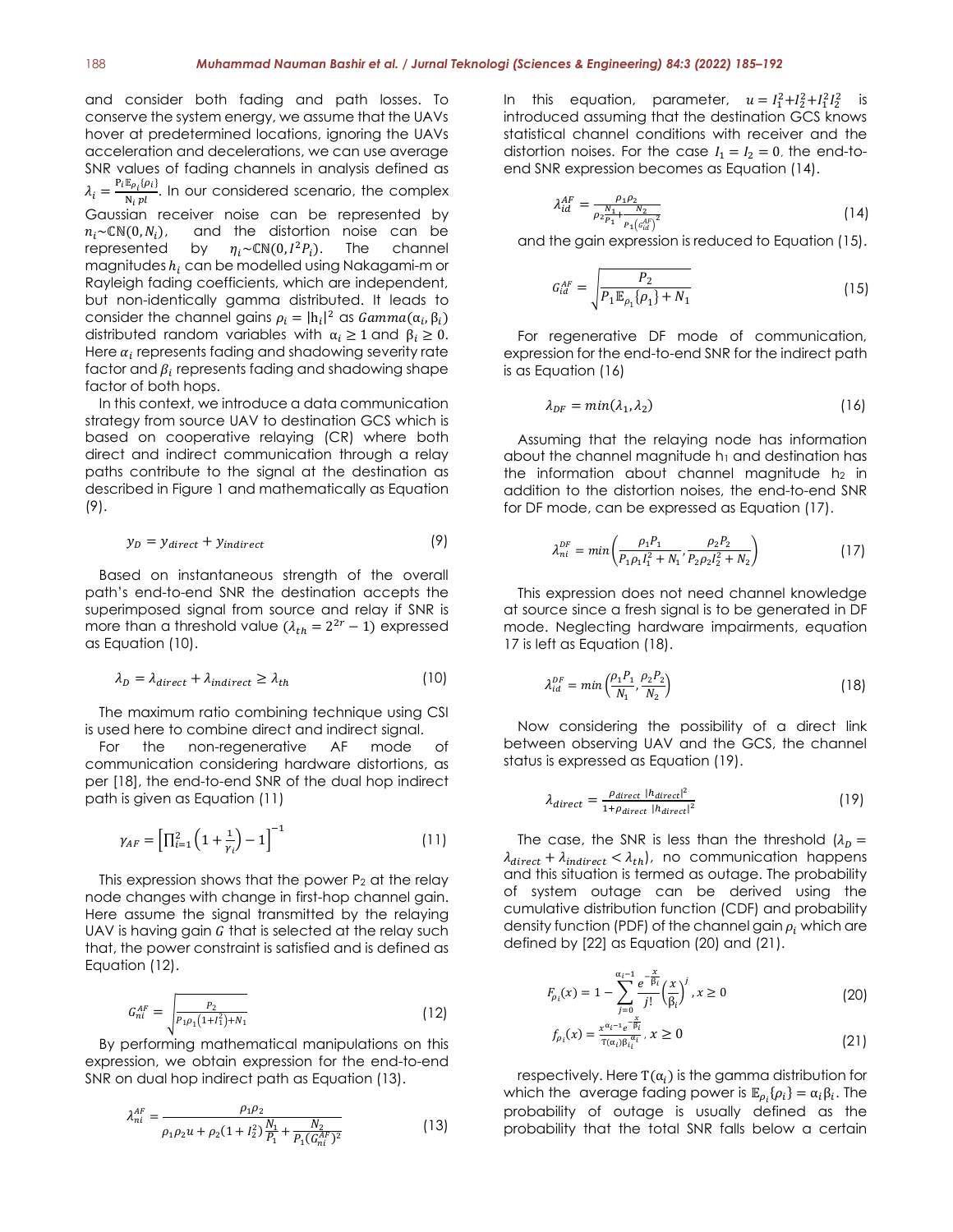threshold value  $\lambda_{th}$  due to channel fading and is expressed [23] as Equation (22).

$$
P_{out}(x) = \mathbb{P}\{\lambda_D < \lambda_{th}\}\tag{22}
$$

For Nakagami-m fading, the outage probability of the system in AF mode can be generalized [18] as Equation (23).

$$
P_{out}^{AF} = 1 - \prod_{i=1}^{2} \left( 1 - \frac{\tau(\alpha_i \frac{\alpha_i \lambda_{th}}{\bar{\lambda}_i})}{\tau(\alpha_i)} \right) \tag{23}
$$

where  $\bar{\lambda_i}$  is the average SNR of the i<sup>th</sup> hop link and Ƭ(. ) is the gamma function. The outage probability for the network hardware having impairments and working with Nakagami-m fading channels. The channel gain of the hop  $\rho_i$  is Gamma ( $\alpha_i, \beta_i$ ) distributed and  $\alpha_i \geq 1, \beta_i > 0$ . The Rayleigh fading is subject to the selection of parameters  $\alpha_i = 1, \beta_i = \Omega_i$  [24]. For outage probability analysis of DF mode of communication in non-ideal case over Nakagami-m fading channel, let  $\rho_i$  is independent positive random variable as Equation (24).

$$
P_{out}^{DF}(x) = 1 - \mathbb{P}\{\lambda_1 > x\} \mathbb{P}\{\lambda_2 > x\}
$$
  
= 1 - (1 - F\_{p\_1}(x))(1 - F\_{p\_2}(x)) (24)

where  $F_{p_1}(x)$ ,  $F_{p_2}(x)$  are the CDFs of both hops. For Rayleigh fading, the selection of parameters is  $\alpha_i =$  $1, \beta_i = \Omega_i$ . As per equation 10, the MRC signal determines quality in communication. To have asymptotic SNR analysis of Pout for both AF and DF modes of communication, we assume the, channel SNR grows large. In this case, the fading distribution of channel gains remain positive, due to which the relay gain converges. Numerical results can verify the combinations of system parameters for whom the proposed CR system can perform better in terms of outage probability. Next section discussed implementation results.

### **4.0 RESULTS DISCUSSION**

The numerical results are validated through MATLAB simulations. Monte Carlo Simulations are run 10<sup>5</sup> times for different scenarios to validate the derived expressions. Figure 2 shows system outage probability,  $P_{out}$  as a function of the channel average SNR (y) on a range from 0 to 40 dB for the base indirect transmission scheme through a relay working in AF mode. The SNR is increased either by increasing power level or by decreasing the internode distance of FANET, decreasing the path loss. The channel fading is assumed Nakagami-m distributed over dual-hop and source and relay are considered having hardware without impairments. The obtained graphs are results of various data rates of 0.5 to 5 b/s/Hz. Simulation results validate that the outage probability improves by decreasing the data rate on channels. Similar behavior is observed for the system using hardware

having distortion impairments of  $I_s = 0.1$  and  $I_p = 0.1$ as demonstrated by Figure 3. Comparing the results, the hardware without impairments offers better system performance compared to hardware with impairment especially on channels with high data rates, which confirms the theory. For example for a data rate of 2, the hardware with impairments offers outage probability of 0.6 at SNR of 25 dB compared to 0.4 at same SNR and data rate for the hardware without impairments. At lower data rates, however, the performance is approximately same in two cases of hardware with and without impairments.

Figure 4 demonstrates the impact of proposed cooperative relaying using MRC at the destination. In scenario 1, Nakagami-m, fading channel behavior is demonstrated while scenario 2 discussed Rayleigh fading case. The data rate is considered 2 and the hardware is considered having no impairments for the analysis purposes while the relay is assumed to work in AF mode. The system outage probability improves considerably because MRC considers both signal components arriving indirectly from the relay and directly from the source that contribute to the signal strength at the destination. Even at lower SNR values, MRC enables data communication by improving the system outage. A similar behavior is observed for Rayleigh fading channels. Comparing the results, Rayleigh fading scenario performs better than the Nakagami-m scenario. For example, at 25dB, Rayleigh fading offers 0.1 Pout which is 0.2 for Nakagami-m.

Figure 5 demonstrates the system performance for the case, hardware has distortion noises and is having various symmetric and asymmetric impairments levels in source and relay for both AF and DF modes of communication. The data rate is fixed at 2 for analysis purposes. Results show that compared to AF, DF performs better. On increasing the impairment levels, the performance drops for both however, percentage of drop is high for AF compared to DF modes. In addition, results show that selecting asymmetric levels of impairments, and interchanging the impairment levels, there is minimum impact on system performance. Figure 6 shows system performance vs average link SNR at two data rates for the relay network with relay working in AF and DF modes. The symmetric hardware impairments are considered in source and relaying UAVs. The results demonstrate that the impact of these impairments is negligible at lower data rates compared to higher data rates. In addition, the performance of good hardware at higher data rates is better than the hardware with impairments. Results show that DF mode is less affected by change in data rate compared to AF mode of communication.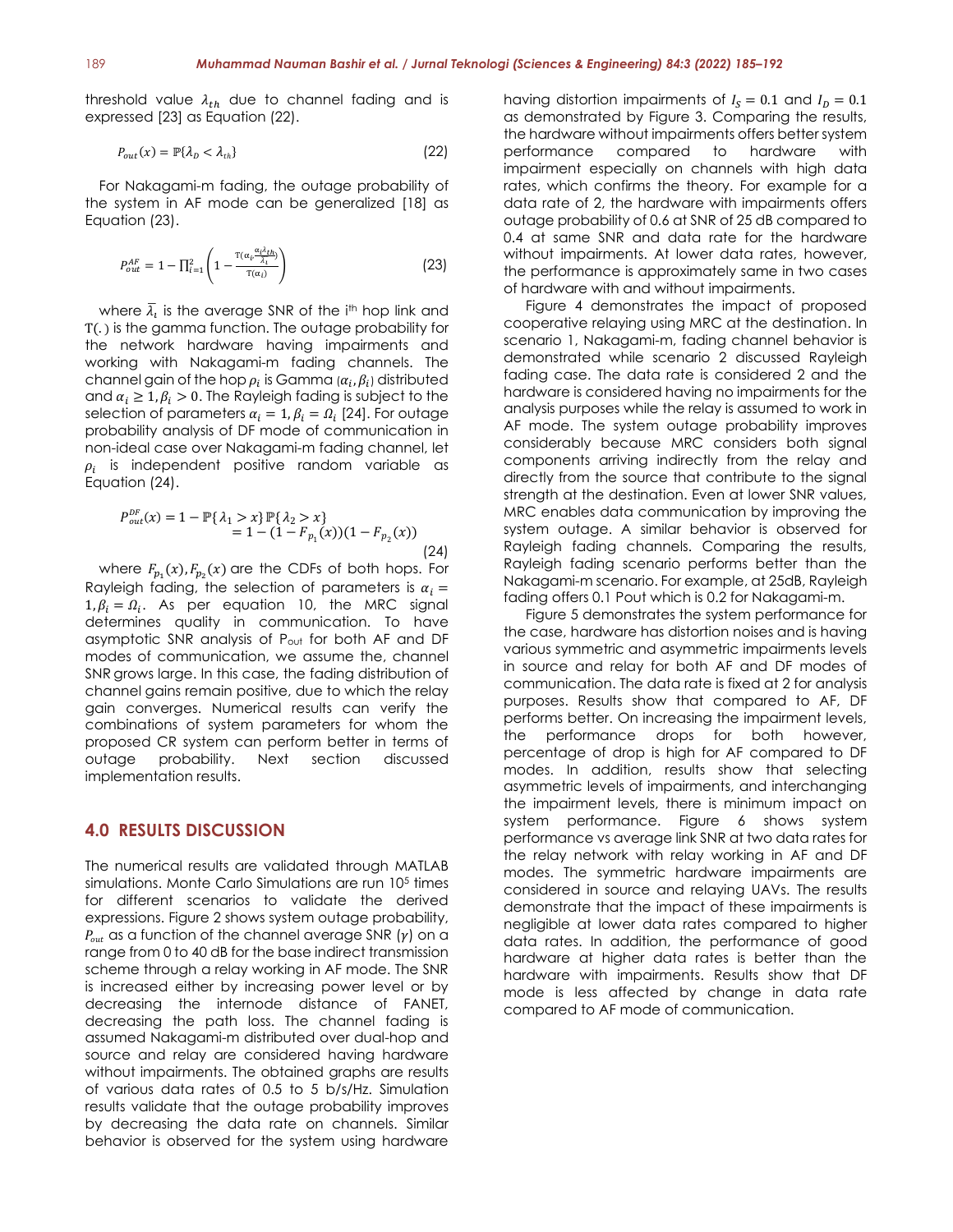

**Figure 2**  $P_{out}$  for AF mode of relaying considering system equipment without impairments (ideal - id) at different data rates and threshold levels of SNR over Nakagami-m fading channels



Figure 3  $P_{out}$  for AF mode of relaying considering system equipment having impairments (non ideal - ni) at different data rates and threshold levels of SNR over Nakagami-m fading channels



Figure 4  $P_{out}$  comparison of proposed CR scheme with base indirect relay communication considering hardware without impairments (id) and relay in AF mode for both fading environments

Figure 7 elaborates the system performance at 2 b/s/Hz data rate comparing both channel fading scenarios for the relay considering the hardware impairments in AF and DF modes. For the analysis, hardware is considered with and without impairments. Results show that the hardware without impairments performs better than the hardware with impairments. The system outage probability is better for the relay working in DF mode compared to AF mode. Rayleigh fading channels (scenario 2) provide better system performance compared to Nakagami-m fading channels (scenario 1). The performance difference between two cases of hardware with and without impairments is close in case of DF mode compared to AF mode.



**Figure 5**  $P_{out}$  for AF and DF mode of relaying in hardware with impairments (ni) case, at different levels of impairments in source and relay over Nakagami-m fading channels



Figure 6  $P_{out}$  for AF and DF mode of relaying with hardware without impairments (id) and with impairments (ni) hardware at different data rates and threshold levels of SNR over Nakagami-m fading channels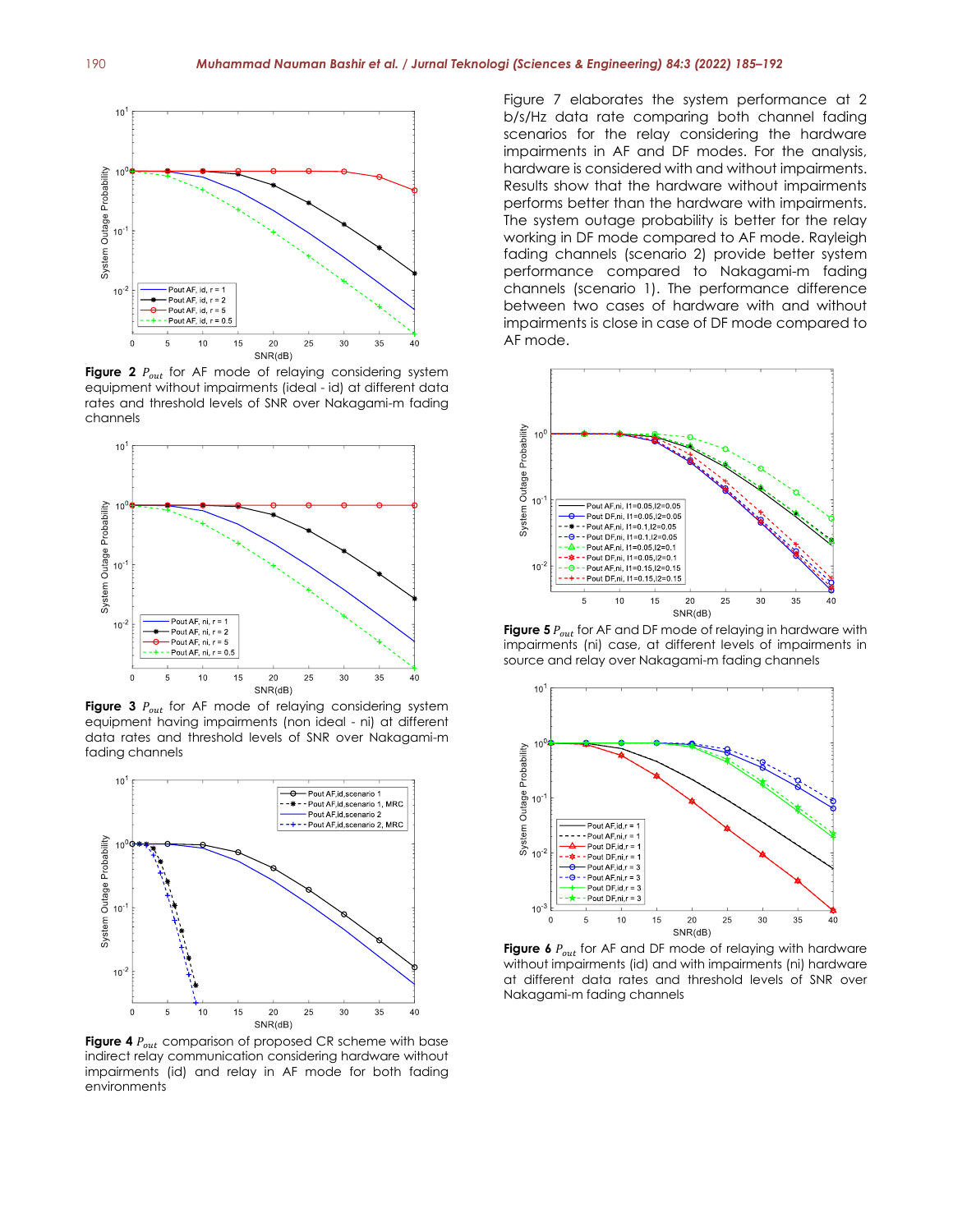

**Figure 7**  $P_{out}$  for relay with and without impairments working in AF and DF mode for both scenarios of channel fading

The impact of propagation environment of deployment in terms of distribution of channel coefficients is demonstrated in Figures 8 to 11. Figures 8 and 9 outline the system behavior for various combinations of dual-hop fading distribution shape and rate parameters of AF mode of relaying while Figures 10 and 11 demonstrate DF mode of relaying in both fading scenarios. Hardware is assumed without impairments for analysis purposes. Simulation results show that the Rayleigh fading channels outperform for both AF and DF modes of operation. Overall DF provides better results compared to AF and outage probability drops to zero at higher SNR values much earlier compared to its counterpart. For both AF and DF modes, the best system performance is observed for system having  $\alpha_1 = 1, \alpha_2 = 1, \beta_1 = 1, \beta_2 = 2$  in scenario 1 and  $\alpha_1 = 1, \alpha_2 = 2, \beta_1 = 1, \beta_2 = 1$  in scenario 2.



Figure 8  $P_{out}$  for AF mode considering hardware is without impairments but different rate and shape parameters of fading distribution in scenario 1



Figure 9  $P_{out}$  for AF mode considering hardware is without impairments but different rate and shape parameters of fading distribution in scenario 2



**Figure 10**  $P_{out}$  for DF mode considering hardware is without impairments but different rate and shape parameters of fading distribution in scenario 1



**Figure 11**  $P_{out}$  for DF mode considering hardware is without impairments but different rate and shape parameters of fading distribution in scenario 2